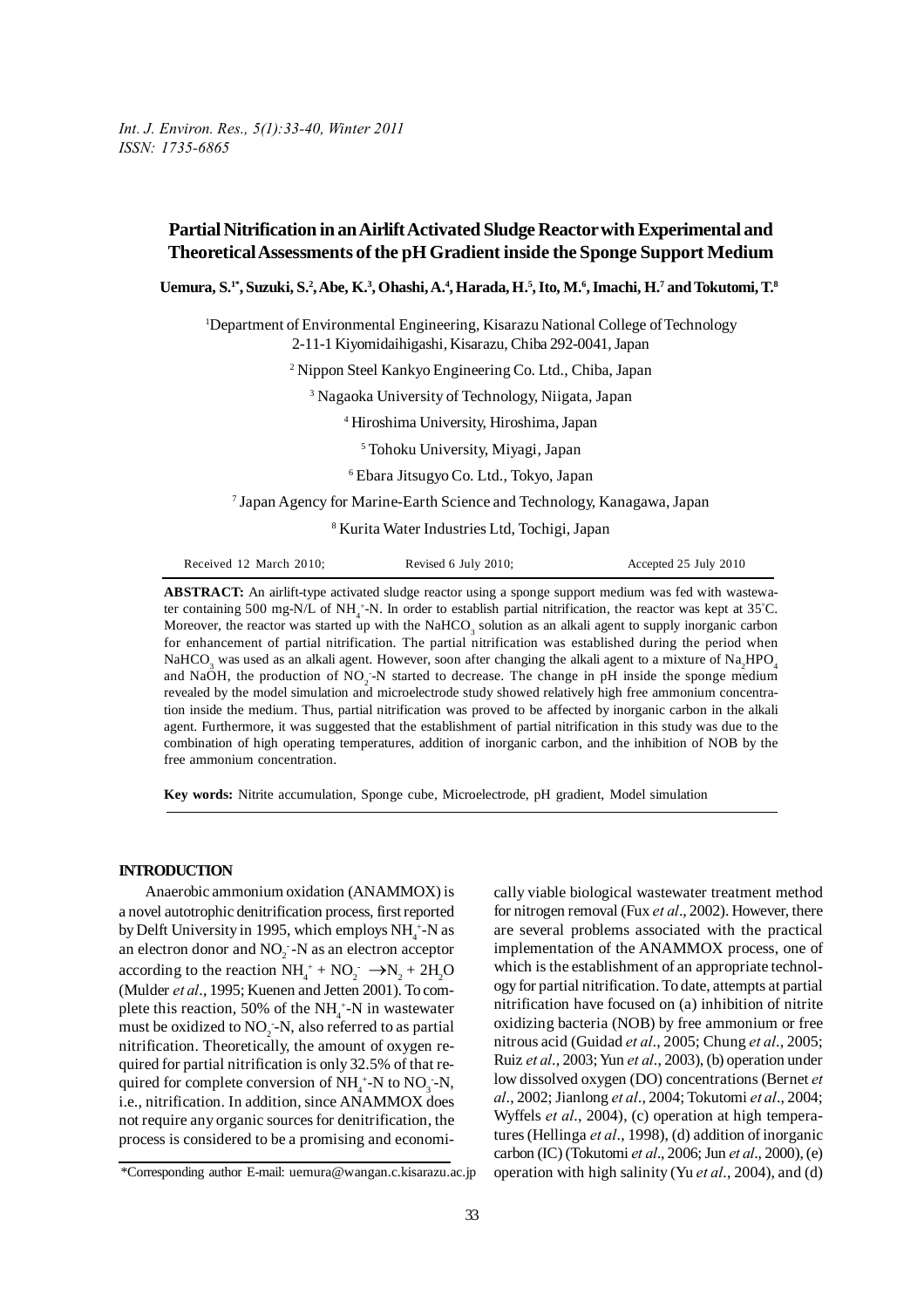operation of the process under a combination of these conditions (Bae *et al*., 2002). Operation at temperatures as high as 30 to 35° C may be the effective means of establishing a reliable partial nitrification process because the growth rate of ammonium oxidizing bacteria (AOB) under such conditions is markedly higher than that of NOB (Hellinga *et al*., 1998). By exploiting this relationship, the SHARON (Single tank reactor for High activity Ammonium Removal Over Nitrite) process has become well known as one the most effective partial nitrification processes (Hellinga *et al*., 1998). The SHARON process works without biomass retention, meaning that the hydraulic retention time (HRT) is equal to the sludge retention time. With high temperatures and no sludge retention, the dilution rate is set in such a way that the AOB can grow fast enough to stay in the reactor, while NOB is washed out (Hellinga *et al*., 1998). In the previous study, pilot scale experiments were performed to evaluate the potential of partial nitrification process with an airlift reactor at 30°C under oxygen limitation conditions below 1.5 mg-O2 /L (Tokutomi *et al*., 2006). Although partial nitrification continued over 100 days, but nitrate formation increased after 150 days of operation. To overcome this phenomenon, IC was fed to the reactor by changing pH adjustment reagent from NaOH to  $\mathrm{Na_{2}CO_{3}}$  and nitrite accumulation was recovered successfully without changing DO concentration. This indicated that a high concentration of IC is also one of the control parameters for accumulating nitrite in biofilm nitrification system.

In this study, a laboratory scale airlift-activated sludge reactor using a sponge support medium was applied to the partial nitrification of ammonia-rich artificial wastewater. The airlift reactor was started up by maintaining the temperature of the reactor at 35° C. During the first 84 days from the start up, solution of NaHCO $_3$  was used as an alkali agent to adjust pH at 7.5  $\,$ inside the reactor. This also aimed to investigate the effect of IC for the enhancement of partial nitrification even under high DO concentration ( $>$  3.0 mg-O<sub>2</sub>/L). Thus, by employing the high temperature operation and IC addition for restraint of growth of NOB, we expected that the attachment and growth of AOB, both inside and on the surface of the sponge media, would promote the retention of a large amount of AOB biomass inside the reactor. If this is achieved, a more effective partial nitrification process will be established. Furthermore, the pH gradients inside the sponge medium were investigated experimentally using a pH microelectrode and employing simulations to discuss the factors affecting partial nitrification.

# **MATERIALS & METHODS**

The airlift reactor used in this study is shown in Fig. 1. The working volume of the reactor was 3 L. The HRT was fixed at 5.3 hours (nitrogen loading rate: 2.0 - 2.5 g-N/L/d). The DO concentration was maintained at above 3.0 mg-O<sub>2</sub>/L (3.73 mg-O<sub>2</sub>/L on average during entire experimental period) to investigate the effect of IC for partial nitrification under high DO conditions. The temperature of the reactor was kept at 35°C using a water jacket and the pH of the mixed liquor was adjusted to 7.5 by an automatic pH controller (TP-252, Automatic System Research Co. Ltd., Japan). The following alkali agents were used to adjust the pH at 7.5; 50 g/L of NaHCO<sub>3</sub> for Phase 1 (day 0 to 84), 24 g/L of Na<sub>2</sub>HPO<sub>4</sub> and 17 g/L of NaOH for Phase 2 (day 85 to 107), 20 g/L of NaOH for Phase 3 (day 108 to 120), 24 g/ L of  $\text{Na}_{2}\text{HPO}_{4}$  and 17 g/L of NaOH for Phase 4 (day 121to 150), and 47  $g/L$  of  $Na<sub>2</sub>HPO<sub>4</sub>$  and 17  $g/L$  of NaOH for Phase 5 (day 151 to 177). A partition was installed in the center of the reactor and aeration was supplied to the reactor bottom to generate a vertical rotary flow. Polyurethane sponge cubes (3 mm x 3 mm x 3 mm) were used as a support medium. The reactor was filled with 1 L of sponge cubes and seeded with activated sewage sludge before start-up. The  $NH_4^+$ -N of the artificial wastewater was adjusted to 500 mg-N/L using  $(NH_4)_2SO_4$ . Other ingredients of the wastewater, which was a modification of the ANAMMOX culture, are shown in Table 1 (Tokutomi *et al.*, 2004). The NH<sub>4</sub>+-N,  $NO_2$  -N, and  $NO_3$  -N in the wastewater and the effluent were analyzed using a HACH water quality analyzer (DR-2000, HACH, USA). All other analytical procedures were carried out according to Standard Methods for the Examination of Water and Wastewater (APHA 2005). Determination of the pH profile within a sponge cube was conducted using a pH microelectrode as described previously (Yamaguchi *et al*., 2001). A 100 µL glass pipette (Drummond Scientific Company, USA) was stretched using a micropipette-tensioning device (Shimadzu MPT-1, Japan). The 10 µm tip was filled with a silane solution (a mixture of carbon tetrachloride and 20% (v/v) of trimethylchlorosilane), before drying at 130°C. An ion-exchange membrane solution composed of 10% (w/v) tridodecylamine and 7% (w/v) tetraphenylborate sodium salt was dissolved in *o*-nitrophenyl octyl ether before being exposed to 100%  $\rm CO_2$  gas for 16 h. The glass pipette was filled with the electrolytic solution and an Ag/AgCl wire (0.3 mm diam.) was inserted into the electrolytic solution. The device used for the determination of the pH gradient in the sponge cube is shown in Fig. 2. The mixed liquor from the reactor was forwarded directly to the device and the overflow was returned to the reactor. The reference sensor of the pH microelectrode was submerged into the overflow liquor and the sponge medium was affixed to the top of a plastic bottle.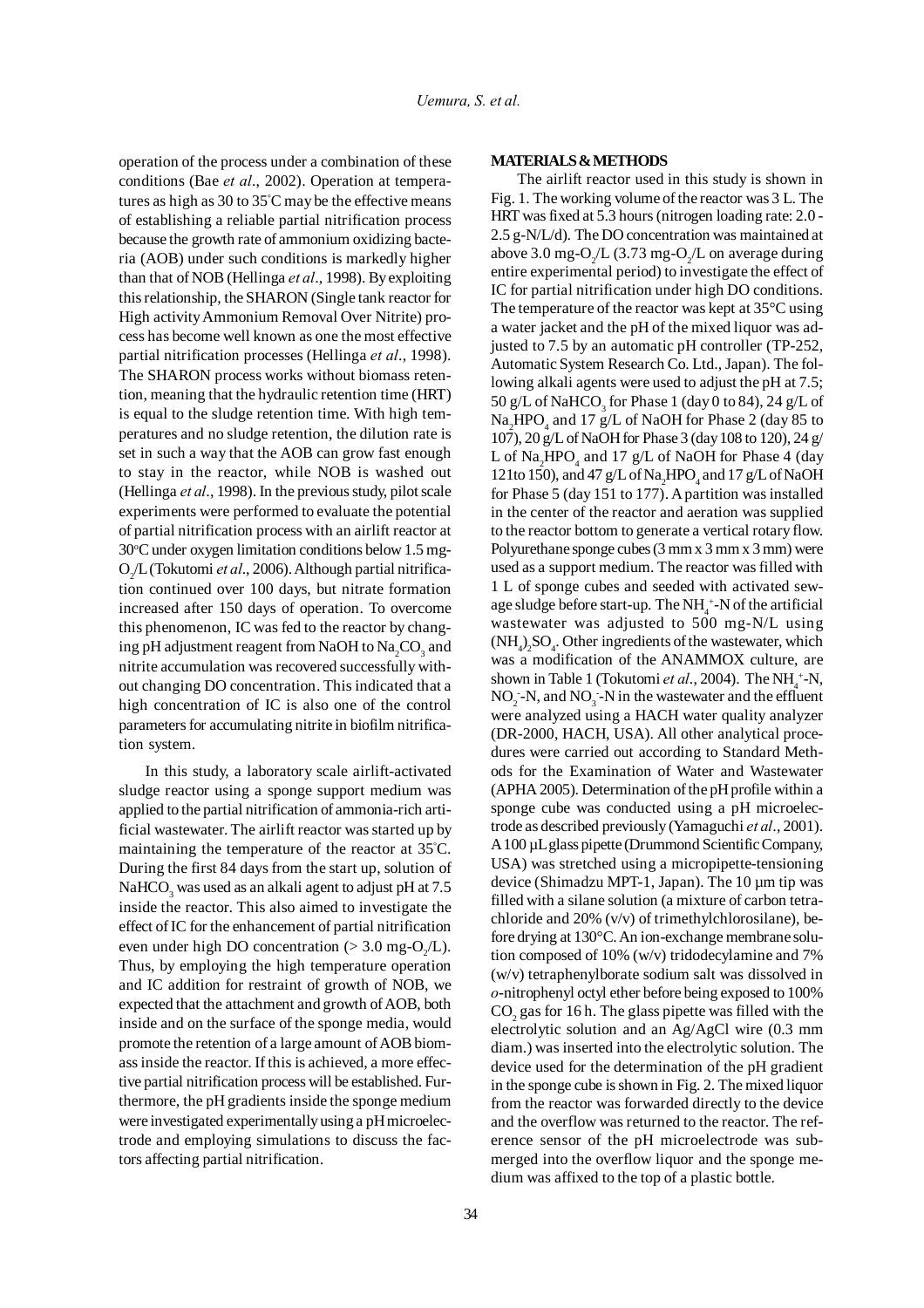

**Fig. 1. Experimental set-up of the airlift activated sludge reactor**

| Substrate composition                                  |            |              |
|--------------------------------------------------------|------------|--------------|
| $(NH_4)$ <sub>2</sub> SO <sub>4</sub>                  | 2.38       | $g/L$        |
| $M$ gS O <sub>4</sub> .7H <sub>2</sub> O               | 0.2        | g/L          |
| CaCl <sub>2</sub> ·2H <sub>2</sub> O                   | 0.02       | g/L          |
| $KH_2PO_4$                                             | 0.114      | g/L          |
| B asal element solution A<br>B asal element solution B | 0.1<br>0.1 | mL/L<br>mL/L |
| <b>Basal solution A</b>                                |            |              |
| EDTA.2Na                                               | 50         | g/L          |
| Fe SO <sub>4</sub> ·7H <sub>2</sub> 0                  | 50         | g/L          |
| <b>Basal solution B</b>                                |            |              |
| EDTA-2Na                                               | 25         | g/L          |
| $ZnSO_4$ -7H <sub>2</sub> O                            | 4.3        | g/L          |
| CoCl <sub>2</sub> ·6H <sub>2</sub> O                   | 2.4        | g/L          |
| $M nCl_2 \cdot 4H_2O$                                  | 9.9        | g/L          |
| CuSO <sub>4</sub> ·5H <sub>2</sub> O                   | 2.5        | g/L          |
| $N$ aM oO <sub>4</sub> $\cdot$ 2H <sub>2</sub> O       | 2.2        | $g/L$        |
| NiCl <sub>2</sub> ·6H <sub>2</sub> O                   | 1.9        | g/L          |
| $N$ aSeO <sub>4</sub> .10H <sub>2</sub> O              | 2.1        | g/L          |
| $H_3BO_4$                                              | 0.14       | g/L          |

**Table 1. Substrate composition**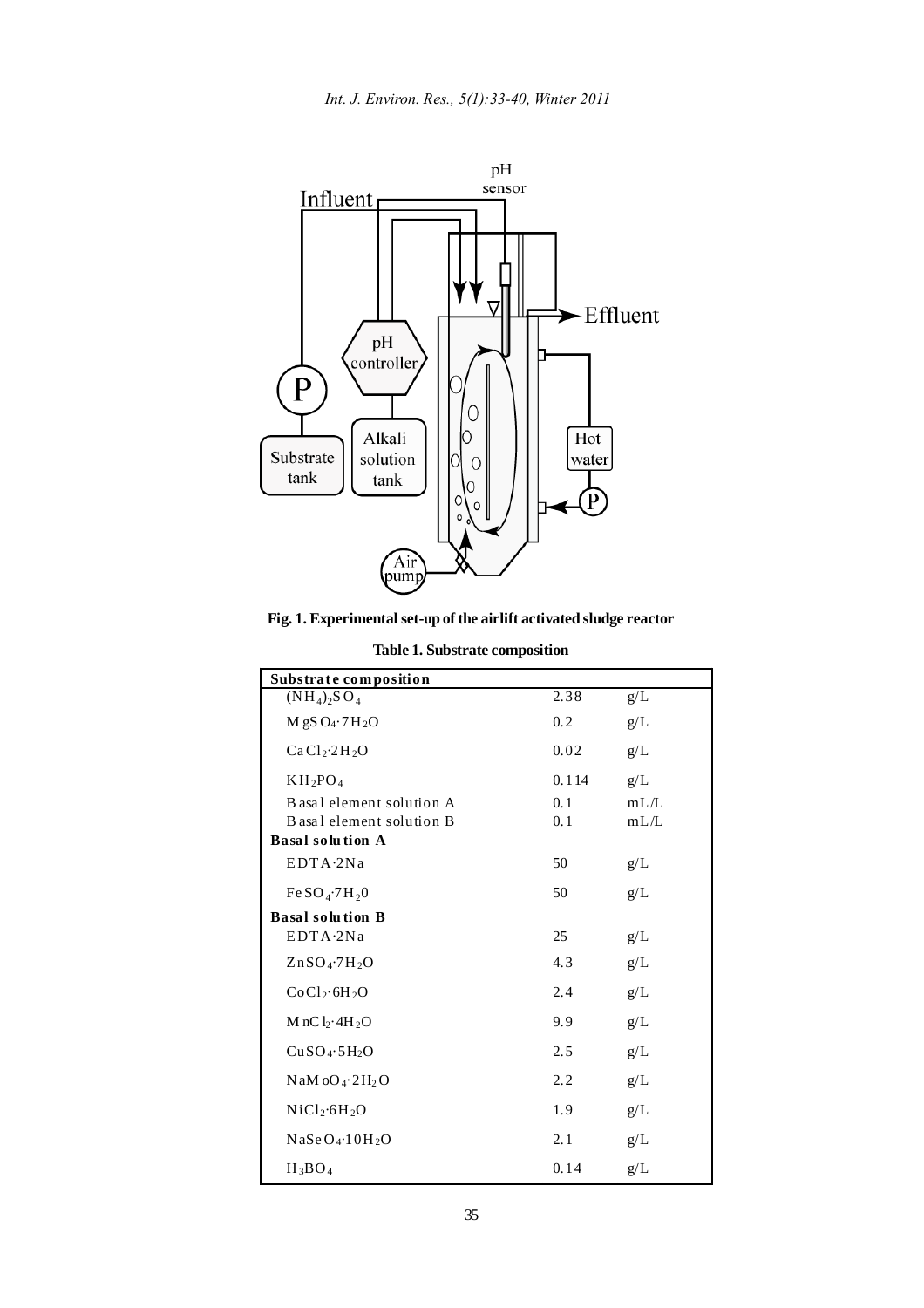

**Fig. 2. Description of the experimental device used for pH microelectrode study**

# **MODEL SIMULATION**

Assuming that penetration of the substrate into the sponge carrier progresses according to Fick's law, the flux per unit area will occur in proportion to the concentration gradient, which can be represented as follows:

$$
J = -D_e \frac{dC}{dx} \tag{1}
$$

*J*: flux [mmol/cm2 /s]

 $D_e$ : diffusion coefficient [cm<sup>2</sup>/s]

*C*: substrate concentration [mmol/cm3 ]

*x*: distance [cm]

3, where the lengths of a, b, and c are expressed in cm A definition of the model coordinates is shown in Fig. (a d" b and a d" c). The  $dV_i$  is a very small volume between two adjacent cubes, i.e., a cube having distance  $x_i$  from the center with a surface area of  $A_i$  [cm<sup>2</sup>] and another with distance  $x_{i+1}$  ( $x_{i+1} = x_i + dx$ ) with a surface area of  $A_{i+1}$ . The material balance in  $dV_i$  is expressed in equation 2 below:

$$
\varepsilon \cdot dx \cdot A_i \cdot \frac{dC}{dt} = A_i \cdot J_i - A_{i+1} \cdot J_{i+1} \tag{2}
$$

*ε*: void volume fraction [-] *t*: time [s]

Applying Fick's law to equation 2, we get the following equation:

$$
\varepsilon \frac{\partial C}{\partial t} = D_e \left( \frac{1}{A_i} \frac{\partial A_i}{\partial x} \frac{\partial C}{\partial x} + \frac{\partial^2 C}{\partial x^2} \right)
$$
 (3)

The surface area  $A_i$  of the cube and " $A_i$ " x are expressed by equations 4 and 5, respectively.

$$
A_i = 8(3x^2 + 2y_0x + 2z_0x + y_0z_0)
$$
 (4)

$$
\frac{\partial A_i}{\partial x} = 16(y_0 + z_0 + 3x)
$$
 (5)

*y*, *z*: distance from the origin on the y and z-axes,  $y_0 = (b-a)/2, z_0 = (b-a)/2$ 



**Fig. 3. Definition of the model coordinates**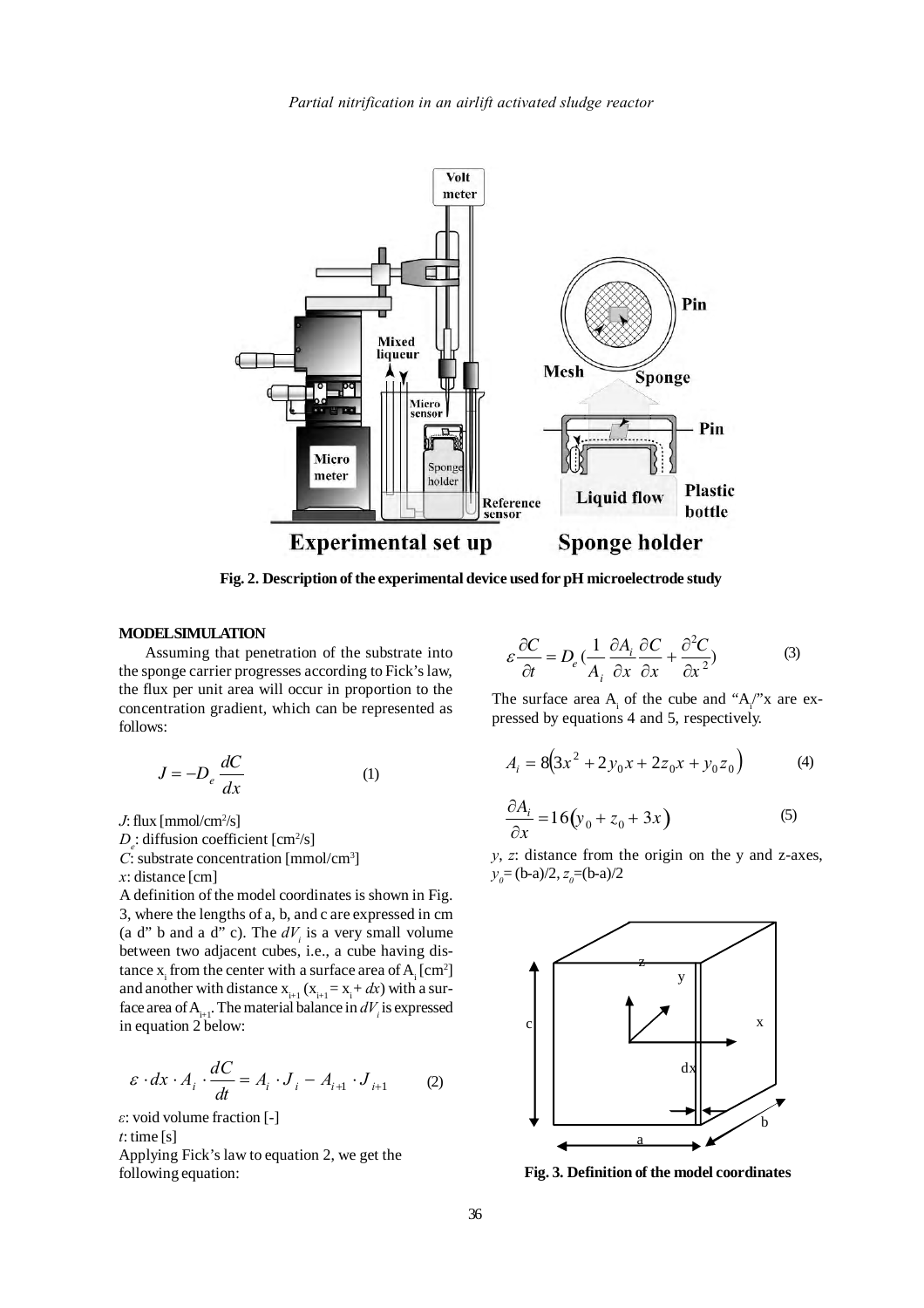$(6)$ 

Combining equations 3, 4, 5, and a term for the biological conversion rate, the following substrate diffusion/ consumption model in the sponge carrier can be obtained:

$$
\varepsilon \frac{\partial C}{\partial t} = D_e \begin{bmatrix} \frac{2(y_0 + z_0 + 3x)}{3x^2 + 2y_0x + 2z_0x + y_0z_0} \\ \frac{\partial C}{\partial x} + \frac{\partial^2 C}{\partial x^2} \end{bmatrix} + r
$$

*r*: biological conversion rate [mmol/g-VSS/s] VSS: volatile suspended solids Boundary conditions are given as follows:

$$
x = 0: \frac{dC}{dx} = 0 \tag{7}
$$

$$
x = a/2 + \delta : C = C_b \tag{8}
$$

 *A*: length of the narrow side of the sponge carrier [cm]

*δ*: thickness of the boundary film [cm]

 $C_b$ : substrate concentration in the liquor [mmol/cm<sup>3</sup>] Ammonium oxidation per sponge volume over time  $(r_a)$  can be calculated using the Michaelis-Menten equation below:

$$
r_a = -v_{a,\text{max}} \frac{C_a}{k_a + C_a} \frac{C_{D0}}{k_o + C_{D0}} X
$$
 (9)

*νa,max*: maximum specific ammonium oxidation rate  $[mmol-NH<sub>4</sub><sup>+</sup>-N/g-VSS/s]$ 

 $C_a$ : concentration of ammonium nitrogen [mmol-NH<sub>4</sub><sup>+</sup>- $N/cm^3$ ]

 $C_{\text{DO}}$ : dissolved oxygen [mmol-O<sub>2</sub>/cm<sup>3</sup>]

*Ka* : Michaelis constant for ammonium oxidation [mmol- $NH<sub>4</sub><sup>+</sup>-N/cm<sup>3</sup>]$ 

 $K_{\mathcal{O}}$ : Michaelis constant for oxygen consumption [mmol- $O_2$ /cm<sup>3</sup>]

*X*: biomass concentration in the sponge cube [mg-VSS/ cm3 ]

The equation for the conversion of ammonium to nitrite is

$$
\frac{1}{6}NH_4^+ + \frac{1}{4}O_2 = \frac{1}{6}NO_2^- + \frac{1}{3}H^+ + \frac{1}{6}H_2O
$$

which means that the nitrite production rate is

$$
r_N = -r_a \tag{10}
$$

Finally, the concentration profile of  $NH_4^+$ -N and  $NO_2^-$ -N in a sponge cube can be expressed using the following equations:

$$
\varepsilon \frac{\partial C_a}{\partial t} = D_e \begin{cases} \frac{2(y_0 + z_0 + 3x)}{3x^2 + 2y_0x + 2z_0x + y_0z_0} \\ \frac{\partial C_a}{\partial x} + \frac{\partial^2 C_a}{\partial x^2} \end{cases} + r_a
$$
\n(11)\n(12)

$$
\varepsilon \frac{\partial C_N}{\partial t} = D_e \left\{ \frac{2(y_0 + z_0 + 3x)}{3x^2 + 2y_0x + 2z_0x + y_0z_0} \right\} - r_a
$$

Conversely, although the pH in the sponge cube is considered to vary with depth, it can be predicted theoretically by employing thermodynamics. In this study, the major electrolyte compounds in the mixed liquor are  $(\text{NH}_4)_2\text{SO}_4$ , NaHCO<sub>3</sub>, MgSO<sub>4</sub>, and KH<sub>2</sub>PO<sub>4</sub>. The charge balance of these electrolytes in the mixed liquor and the sponge cube are expressed in equation 13 below:

 $[Na^+] + [K^+] + [NH_4^+] + [Mg_2^+] + [H^+] = 2[SO_4^2] + [NO_2]$ +[*HCO*<sub>3</sub></sub>]+2[*CO*<sub>3</sub><sup>]</sup>+[*H<sub>2</sub>PO*<sub>4</sub><sup>]</sup>+2[*HPO*<sub>4</sub><sup>2</sup>]+3[*PO*<sub>4</sub><sup>3</sup>  $]+[OH]$ (13)

Concentrations of Na, K, Mg,  $SO_4^2$ , H<sub>2</sub>PO<sub>4</sub>, HPO<sub>4</sub><sup>2</sup> , and  $PO_3^3$  can be determined based on the composition of the artificial wastewater (Table 1), and concentrations of  $HCO_3^-$  and  $CO_3^2$  can be inferred based on the pH of the mixed liquor being adjusted to 7.5. Concentrations of individual anions can also be expressed as functions of the dissociation constant and H+, which means that the pH gradient inside the sponge cube can be calculated empirically. For the determination of  $V_{\text{max}}$  (Table 2), sludge was squeezed from the 176 sponge cubes and washed with phosphate buffer before being centrifuged at 3000 rpm. After decanting, substrate with 30 mg  $L^{-1}$  of NH<sub>4</sub><sup>+</sup>-N in the form of  $(NH_4)_2SO_4$  was added to the sludge. The sludge mixture was then agitated using a Vortex mixer, and then incubated at 35°C. Michaelis constants for ammonium oxidation and DO consumption were used as described previously (Henze *et al*., 1995), and the diffusion coefficients for substrates and the ingredients in water were obtained from the Manual for Chemical Engineers (The society of Chemical Engineers 1978) (Table 2). Because the concentration of biomass in the sponge cubes was as high as 10000 mg-VSS/L, it was assumed that the diffusion coefficients in the sponge cubes would decrease to 80% of the tabulated values (Warnner and Gujer 1986).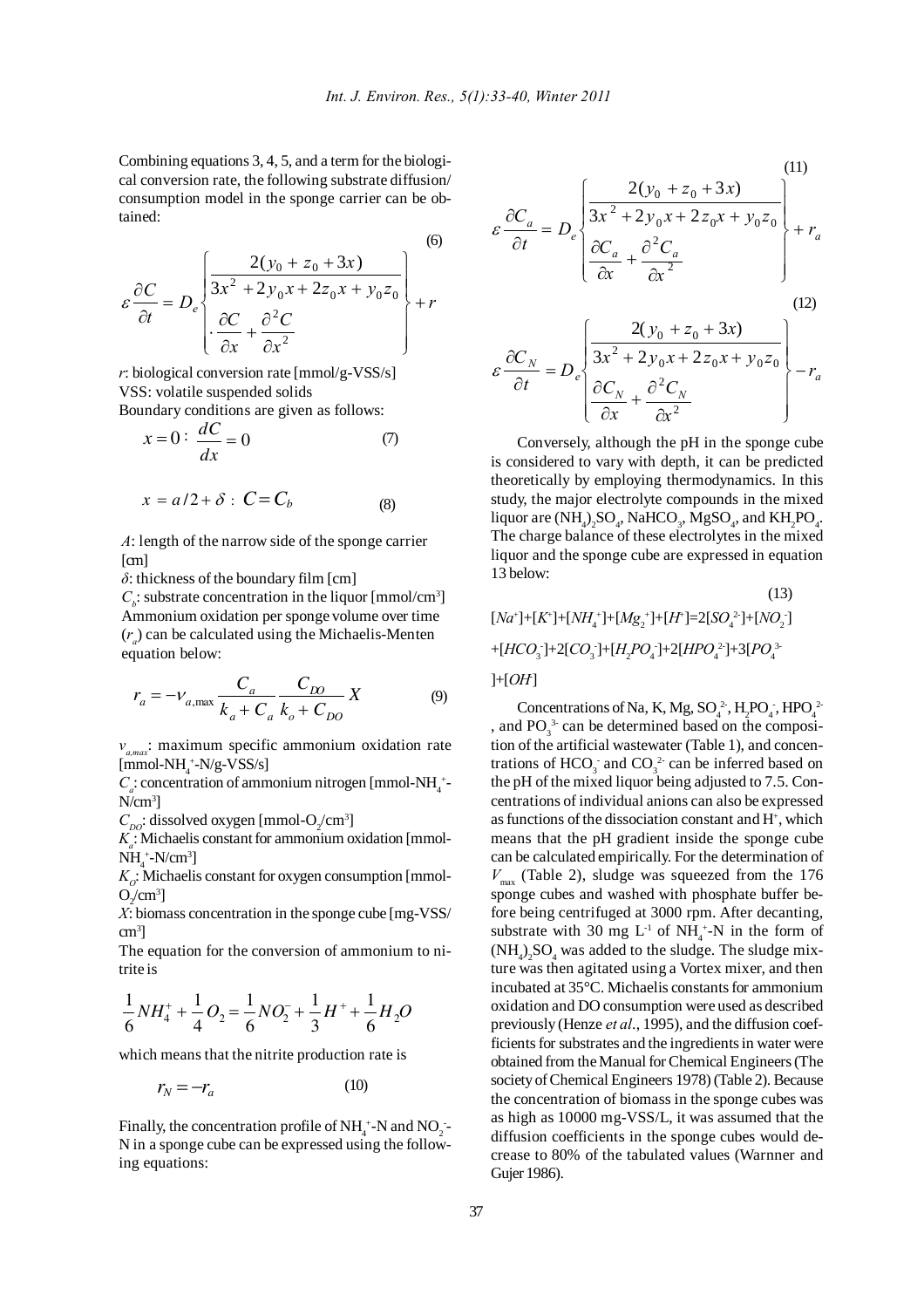| <b>Substrate</b> | De<br>$\overline{\text{cm}^2/\text{d}}$ | $V_{\text{max}}$ (mmol-<br>$NH4+-N/g-VSS/s)$ | Ks<br>(mmol/L) |
|------------------|-----------------------------------------|----------------------------------------------|----------------|
| $NH4+$           | 1.2                                     | $3.72 \times 10^{-4}$                        | 0.107          |
| O <sub>2</sub>   | 2.0                                     | 6.38 x $10^{-4}$                             | 0.016          |
| NO <sub>2</sub>  | 1.2                                     |                                              |                |
|                  |                                         |                                              |                |

**Table 2. Constants used for model development**

### **RESULTS & DISCUSSION**

Data collected over 177 days of continuous reactor operation is shown in Fig. 4. The average nitrogen loading rate was 2.28 g-N/L/d for the duration of the experimental period. The average DO in the reactor was maintained at 3.73 mg-O<sub>2</sub>/L. During the first 10 days,  $NH_4^+$ -N decreased with an increase in  $NO_2$ -N. Then, partial nitrification was subsequently established and progressed during the remainder of Phase 1 (see arrow *a* in Fig. 4). The concentration of  $NO_3$ -N increased to around 100 mg-N/L until day 15, after which it drastically decreased to approximately 10 mg-N/L by day 22 (average of 12.1 mg-N/L throughout Phase 1). Thus, despite the high DO concentration, successful establishment of partial nitrification was confirmed in Phase 1 and it is considered that this may have been due to not only the high operating temperatures (3035°C) but also the effect of IC addition. There have been prior some reports in the literature that have demonstrated that IC addition is effective for partial nitrification (Tokutomi *et al*., 2006; Jun *et al*., 2000); because the alkali agent used in Phase 1 was  $NaHCO<sub>3</sub>$ , it was expected that a large proportion of the IC was dissolved in the mixed liquor during Phase 1.

In order to investigate the effect of IC on partial nitrification of the airlift reactor, the alkali agent was changed from  $\mathrm{NaHCO}_3$  to a mixture of  $\mathrm{Na}_2\mathrm{HPO}_4$  and NaOH for Phase 2 (day 85 to 107). Soon after changing the alkali agents to a mixture of  $\mathrm{Na}_{2}\mathrm{HPO}_{4}$  and  $\mathrm{NaOH}$ (Phase 2), a decrease of  $NO<sub>2</sub>$ -N production was observed (see arrow *b* in Fig. 4). This tendency of  $NO_2$  -N decrease continued in the following Phases during which no IC was added. Accumulation of  $NO_3$  -N was still negligible during Phase 2 (9.1 mg-N/L on average during Phase 2), meaning that proliferation of NOB had still been restricted during Phase 2 as well as during Phase 1. However, after day 108 when the alkali agent was changed to NaOH only (Phase 3), production of  $NO<sub>3</sub>$ -N increased markedly and the maintenance of partial nitrification deteriorated rapidly (see arrow *c* in Fig. 4). It should be noticed that inhibition of ammonium oxidation itself started in Phase 4, and finally it deteriorated at the end of the experiment on day 177 in



**Fig. 4. Performance of the airlift reactor with respect to partial nitrification**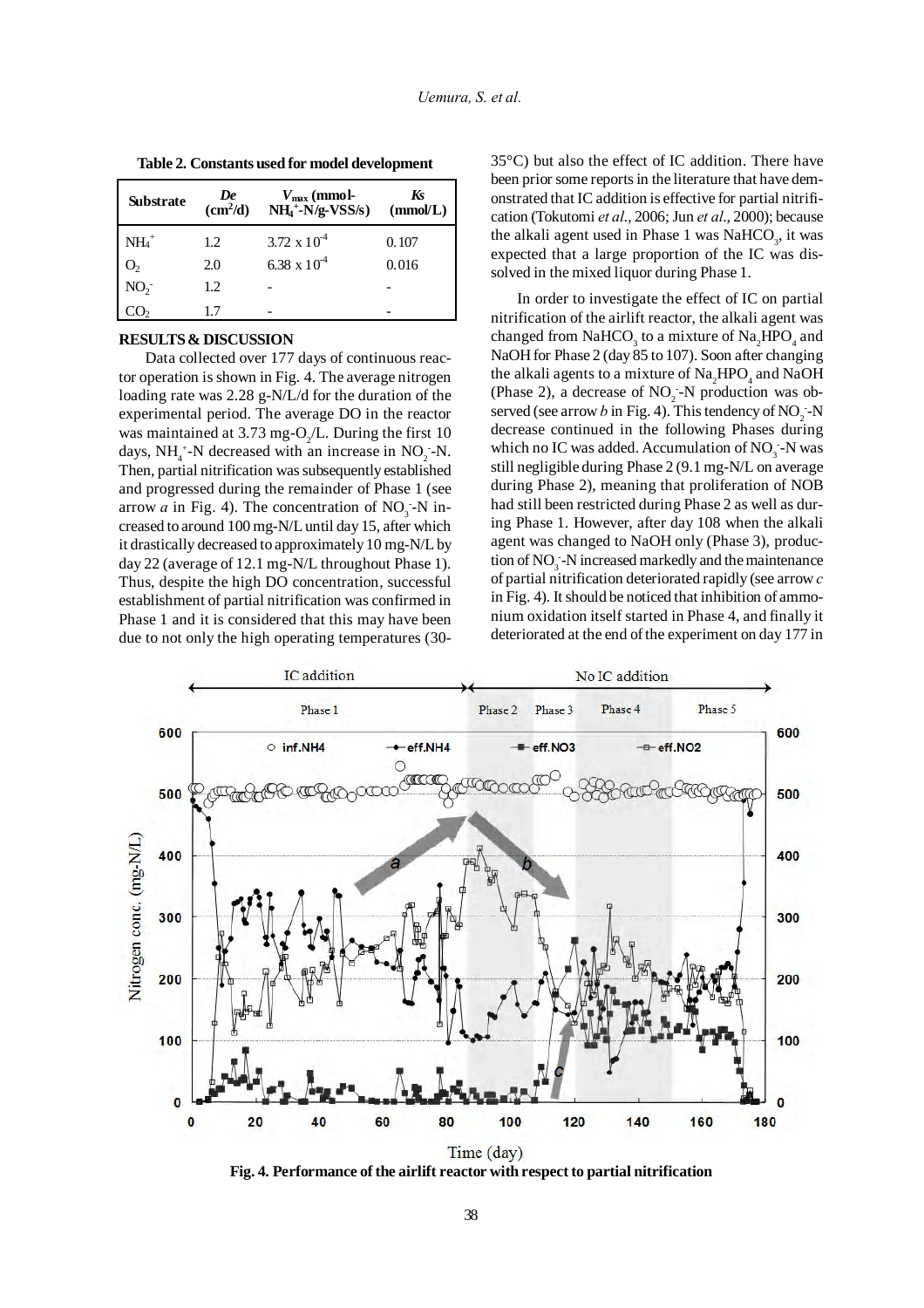Phase 5. Thus, addition of IC proved to be a prerequisite for not only partial nitrification but also ammonium oxidation (Denecke *et al*., 2003).

Accumulation of free nitrous acid  $(HNO<sub>2</sub>)$  or free  $a$ mmonia (NH<sub>3</sub>OH), which results from a decrease or an increase in pH, has been reported to inhibit NOB, causing partial nitrification (Antonosen *et al*., 1976). As far as concentrations of total nitrous acid (the sum of the ionized and free nitrous acid concentrations) or total ammonia (the sum of ionized and free ammonium concentrations) are known, free nitrous acid or free ammonia concentrations can be calculated as functions of pH by using the equation of Anthonisen *et al* (1976). In this study, the pH of the mixed liquor was adjusted to 7.5 for all of the phases. However, the possibility exists that, particularly in Phase 1, NOB were inhibited by free nitrous acid or by free ammonia that had accumulated inside the sponge, which would have been caused by a change in pH deep inside the sponge medium. Therefore, we investigated the pH gradient inside the sponge cubes using a pH microelectrode (Fig. 5). The microelectrode study was conducted in the final days of Phases 1and 2, during which relatively stable partial nitrification was maintained, and Phase 3 when nitrate production was progressed (Fig. 4). In addition, we also simulated the results associated with a change in pH inside the sponge cubes and plotted these for comparison. The simulation data shows that the change in pH was almost negligible when either  $\mathrm{NaHCO}_{3}$  (Phase 1) or a mixture of  $\mathrm{Na}_{2}$  HPO<sub>4</sub> and NaOH (Phase 2) were used as alkali agents (Fig. 5). The microelectrode study showed that pH started decreasing slightly at a point 1 mm into the sponge for each alkali agent. This decrease in pH continued inside the sponge cube but, even at a point deep within the sponge, i.e., 1.0-1.5 mm from the sponge surface, the decrease in the pH was still negligible (decreasing to only 7.3-7.4).

The inhibition of nitrifying organisms, i.e., both AOB and NOB, has been shown to be initiated at concentrations of free nitrous acid of 0.22-2.8 mg-N/L (Antonosen *et al*., 1976). However, the range of free nitrous acid concentrations in this experiment was estimated to be only 0.01-0.02 mg-N/L at pH 7.2-7.5 by assuming that the total nitrous acid concentration was 200 mg-N/L at 35°C, which was significantly lower than the reported inhibition level (Antonosen *et al*., 1976). On the other hand, the concentration of free ammonium capable of inhibiting NOB has been reported to be in the range 0.1-1.0 mg-N/L(Antonosen *et al*., 1976). The free ammonium in this experiment was calculated to be 3.4-6.8 mg-N/L at pH 7.2-7.5 by assuming that the total ammonia concentration was 200 mg-N/Lat 35°C, which is slightly greater than the reported inhibition level (Antonosen *et al*., 1976). We also investigated the pH decline in Phase 3. The decrease in pH inside the sponge cube in Phase 3 was observed to be minimal in both the experimental measurements and simulations (data not shown), indicating that a change in pH was unlikely to be responsible for the observed deterioration in partial nitrification in Phase 3. Thus, the high-temperature operation conditions of this reactor, the addition of IC, and the inhibition of NOB by the free ammonium concentration appear to have influenced the partial nitrification of Phase 1 observed in this study.

### **CONCLUSION**

In this study, an airlift-type activated sludge reactor using a sponge support medium was fed with artificial wastewater containing 500 mg-N/L of NH<sub>4</sub>+-N for a period of 120 days. The temperature of the reactor was maintained at 35°C to establish partial nitrification, and alkali agents such as  $\text{NaHCO}_3$ ,  $\text{Na}_2\text{HPO}_4 +$ NaOH, and NaOH alone were used to adjust the pH of